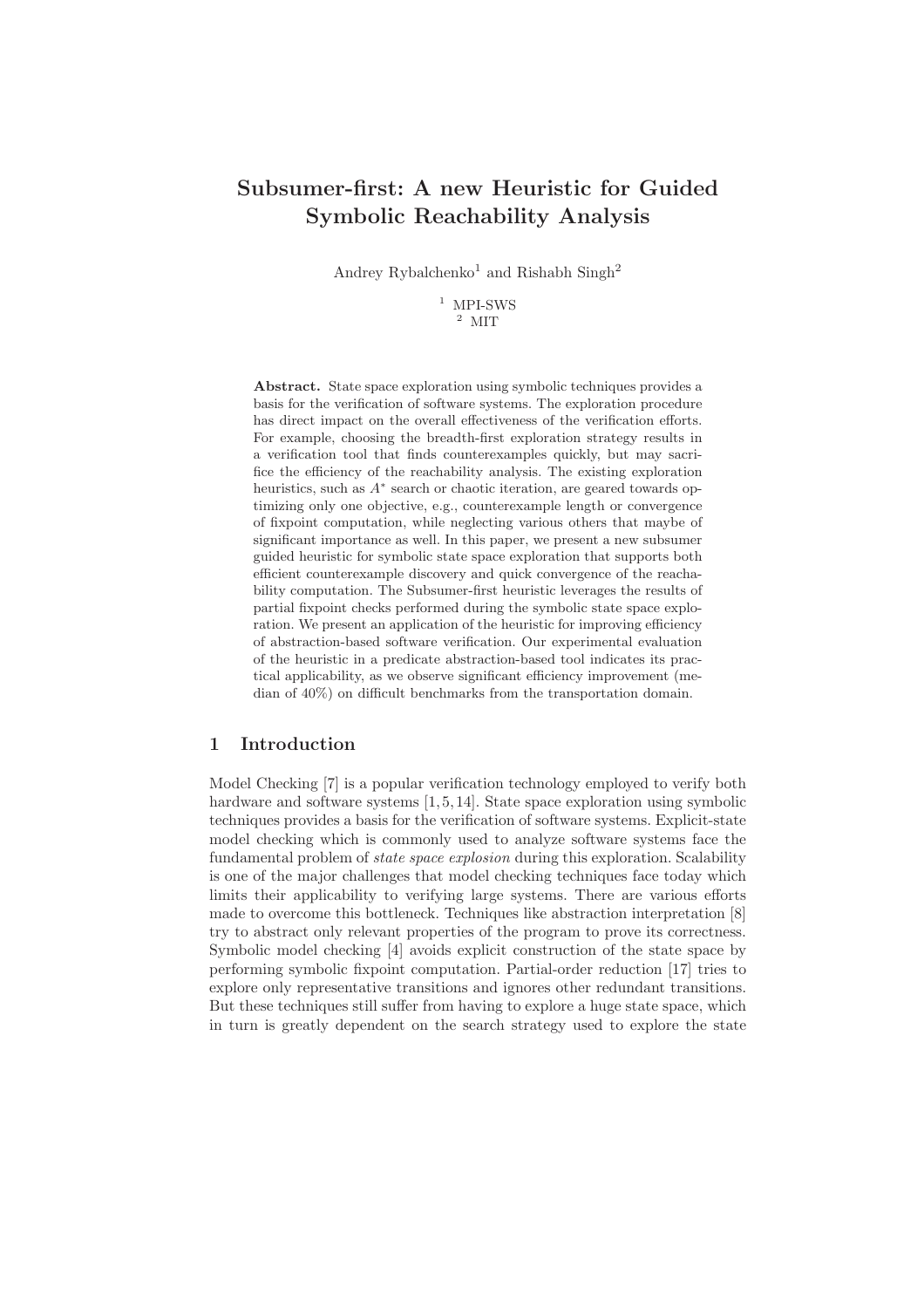space. The exploration procedure used has a significant direct impact on the overall effectiveness of the verification efforts.

Directed model checking techniques [10,11] try to direct the state space search to avoid the potential blowup faced by uninformed model checking techniques. Various heuristic strategies [9, 13, 15] have been proposed for searching the state space efficiently.  $A^*$  and greedy search are the most prevalent approaches that have been taken to guide the exploration. Saturating the strongly connected components first [3] is also proposed for efficient search. But all these searching techniques aim to optimize only one objective, e.g. the counterexample length or the convergence of fixpoint computation. Heuristics directed towards quickly finding the error state may not scale very well in the absence of error states and vice versa.

We present in this paper a novel subsumer guided symbolic state space exploration strategy that supports both efficient counterexample discovery and quick convergence of reachability. The subsumer-first heuristic leverages the results of partial fixpoint checks (subsumes checks) performed during the symbolic state space exploration. The search strategy saves in the abstraction computation phase across the refinement iterations. It also discovers thicker counterexamples (in terms of number of states), which in turn usually provide better predicates and helps reach the fixpoint faster.

We present an application of the *subsumer-first* heuristic for improving the efficiency of abstraction-based software verification within the framework of CE-GAR [6] based approaches. The empirical evaluation on industrial benchmarks of this search strategy implemented in ARMC [18], a predicate abstraction based model checker, presents its efficacy. We observe significant efficiency improvements (median of 40% reduction, 1.6 speedup) on difficult benchmarks from the transportation domain. The subsumer guided search on an average leads to a significant reduction in the number of abstraction entailment queries, total number of states explored and the total time taken. In some cases it is orders of magnitude faster than the breadth-first strategy successfully employed previously.

## 2 Motivating Example

In this section, we present the rationale behind our approach of subsumer guided search with the help of a motivating example. In explicit-state model checking, the nodes in the abstract reachability tree correspond to the states of the program. Each state is a combination of a program counter location and a set of predicates true in that state. The predicates are boolean expressions over the program variables, which are either true or false in any given state.

We say a state  $s_1$  subsumes a state  $s_2$  iff

- $p(x_1) = pc(s_2)$ ,  $s_1$  and  $s_2$  share the same program counter location.
- $\text{preds}(s_1) \subset \text{preds}(s_2)$ , the set of predicates true in state  $s_1$  are a strict subset of the ones true in state  $s_2$ .

The set of nodes reachable from state  $s_2$  is also a strict subset of the set of nodes reachable from  $s_1$ .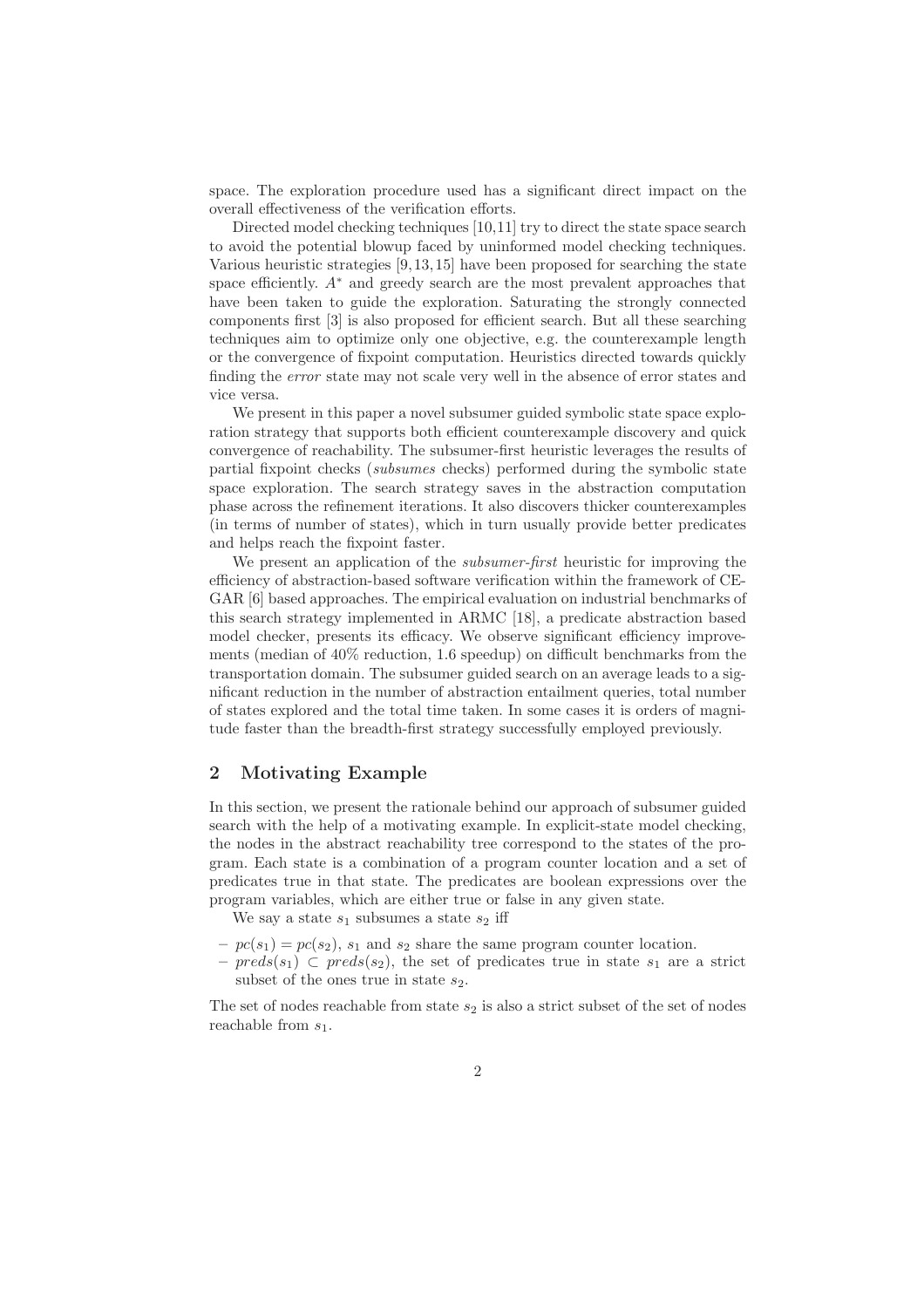

Fig. 1. Abstract Reachability Tree

Consider the abstract reachability tree in Figure 1. Assume we have built the abstract tree in the breadth-first manner. Suppose the newly computed node  $n_3$  subsumes node  $n_1$ . All the nodes that are reachable from node  $n_1$  are also reachable from  $n_3$ . Now there are a few alternatives to resume the search from this point onwards.

One possible option is to continue the search in breadth-first manner, i.e. append node  $n_3$  at the end of the queue of nodes to be expanded and continue. The problem with this approach is that potentially a significant amount of time may be wasted in exploring states inside the subtree rooted at  $n_1$  which are anyways going to be explored from state  $n_3$  after sometime. This approach suffers from large redundant abstract state computation.

Another option might be to delete all the nodes in the subtree rooted at  $n_1$ and resume the search in the breadth-first manner. Since all the nodes reachable from  $n_1$  are guaranteed to be reached from  $n_3$ , it is a sound step to perform. The problem with this approach is that we may lose on already computed states (nodes inside subtree rooted at  $n_1$ ) and would need to recompute them again. If the number of nodes in the subtree to be deleted is large, we potentially lose significantly in the re-computation of all the pruned nodes.

Our approach instead of deleting the subtree rooted at node  $n_1$ , keeps the subtree intact. The node  $n_1$  is pruned from the tree. The node  $n_3$  is scheduled for expansion in the queue  $\mathcal Q$  before the nodes in the subtree rooted at  $n_1$  which are present in  $\mathcal{Q}$ . From the monotonicity of the post<sup>#</sup> operator, the successor node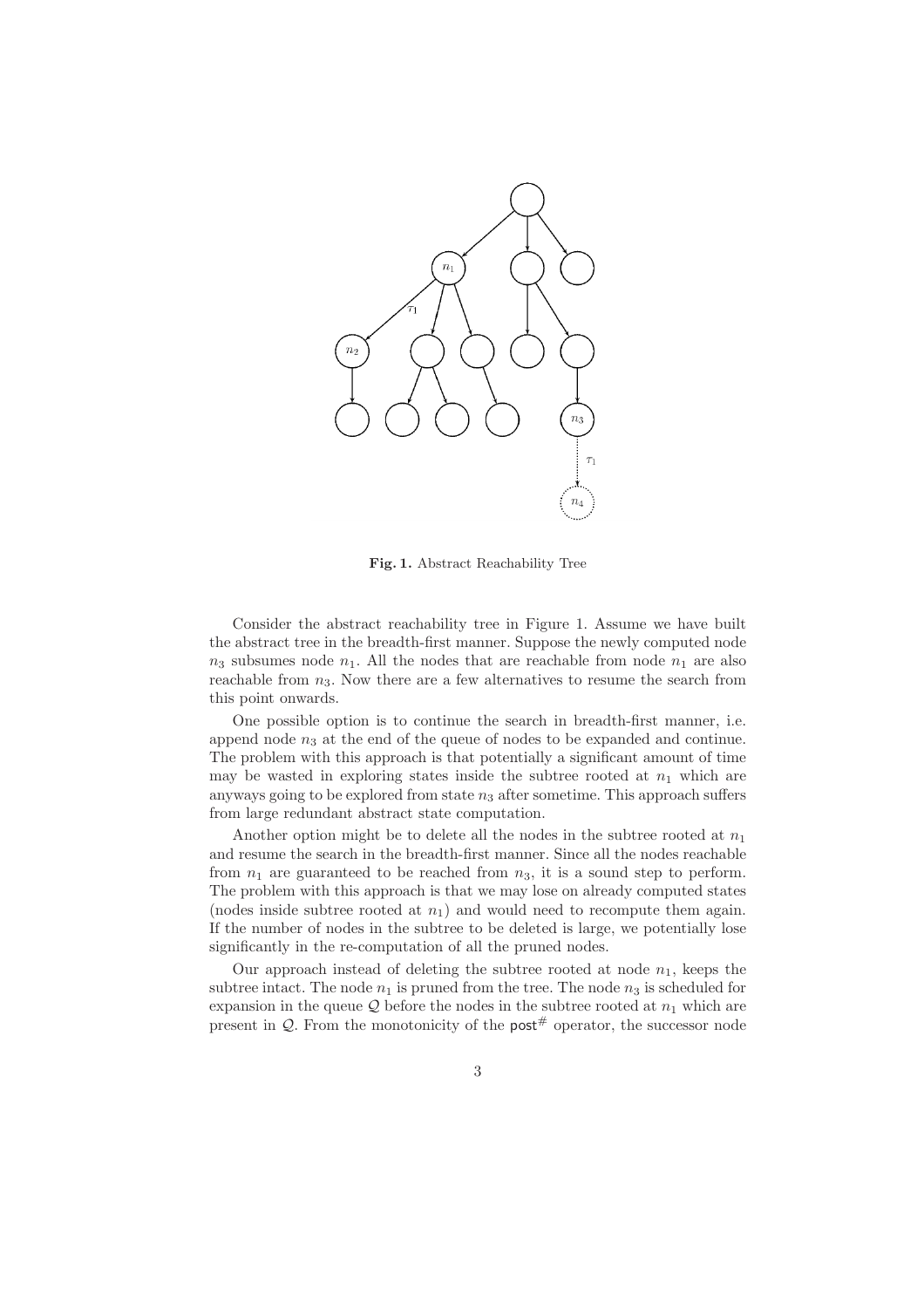of  $n_3$  on transition  $\tau_1$ ,  $n_4 = \text{post}^{\#}(n_3, \tau_1)$  is guaranteed to be at least as large as  $n_2$ . If the successor node  $n_4$  is larger than  $n_2$ , then the same algorithm applies recursively: the node  $n_2$  is pruned and  $n_4$  is scheduled ahead of the nodes in the subtree rooted at node  $n_2$ . But if the successor node  $n_4$  is equal to node  $n_2$ , then we prune the node  $n_4$ . Now we can reuse all of the previously computed subtree of  $n_2$ . So if at some point, the newly computed successor node becomes exactly equal to some previously computed node, we can stop searching the space further from that node and reuse the whole of previously computed subtree. It is easy to envision the cases where large savings can be achieved. The child and parent pointers need to be appropriately modified and maintained during the complete iteration.

Another big advantage of this approach is that since bigger abstract states get priority for expansion first, we search for error states in a much larger state space. The counterexamples involving the larger abstract states are given priority over the ones involving smaller states. Therefore the counterexamples we get in the abstract-check-refine loop are much thicker in terms of number of concrete states contained inside them. Another way to imagine about thicker counterexamples can be to consider them as a combination of multiple counterexamples. While refining multiple counterexamples simultaneously, the chances of getting better set of predicates become much larger which significantly helps in reaching the fixpoint faster. Refining multiple counterexamples simultaneously has been shown empirically to perform well in practice [16], in accordance with our observations.

## 3 Preliminaries

This section provides basic definitions together with a brief description of predicate abstraction [2] and refinement-based approach for proving safety properties (which can be skipped by experts in predicate abstraction).

## **Programs and Computations** A program  $P = (\Sigma, T, s_I, s_E)$  consists of

- $\Sigma$ : a set of program states,
- T : a finite set of program transitions such that each transition  $\tau \in \mathcal{T}$  is associated with a binary transition relation  $\rho_{\tau} \subseteq \Sigma \times \Sigma$ ,
- $s_I :$  an *initial* state,  $s_I \in \Sigma$ ,
- $s_E$ : an error state,  $s_E \in \Sigma$ .

Our exposition does not assume any further state structure. Though, for the sake of concreteness we point out that usually a program state  $s \in \Sigma$  is represented by a valuation of program variables, and program transitions  $\mathcal T$  correspond to program statements as written in a programming language.

A program *computation*  $\sigma = s_1, s_2, \ldots$  is a sequence of program states that starts at the initial state, i.e.,  $s_1 = s_I$ , and each pair of consecutive states  $(s_i, s_{i+1})$  is related by some program transition  $\tau \in \mathcal{T}$ , i.e.,  $(s_i, s_{i+1}) \in \rho_{\tau}$ .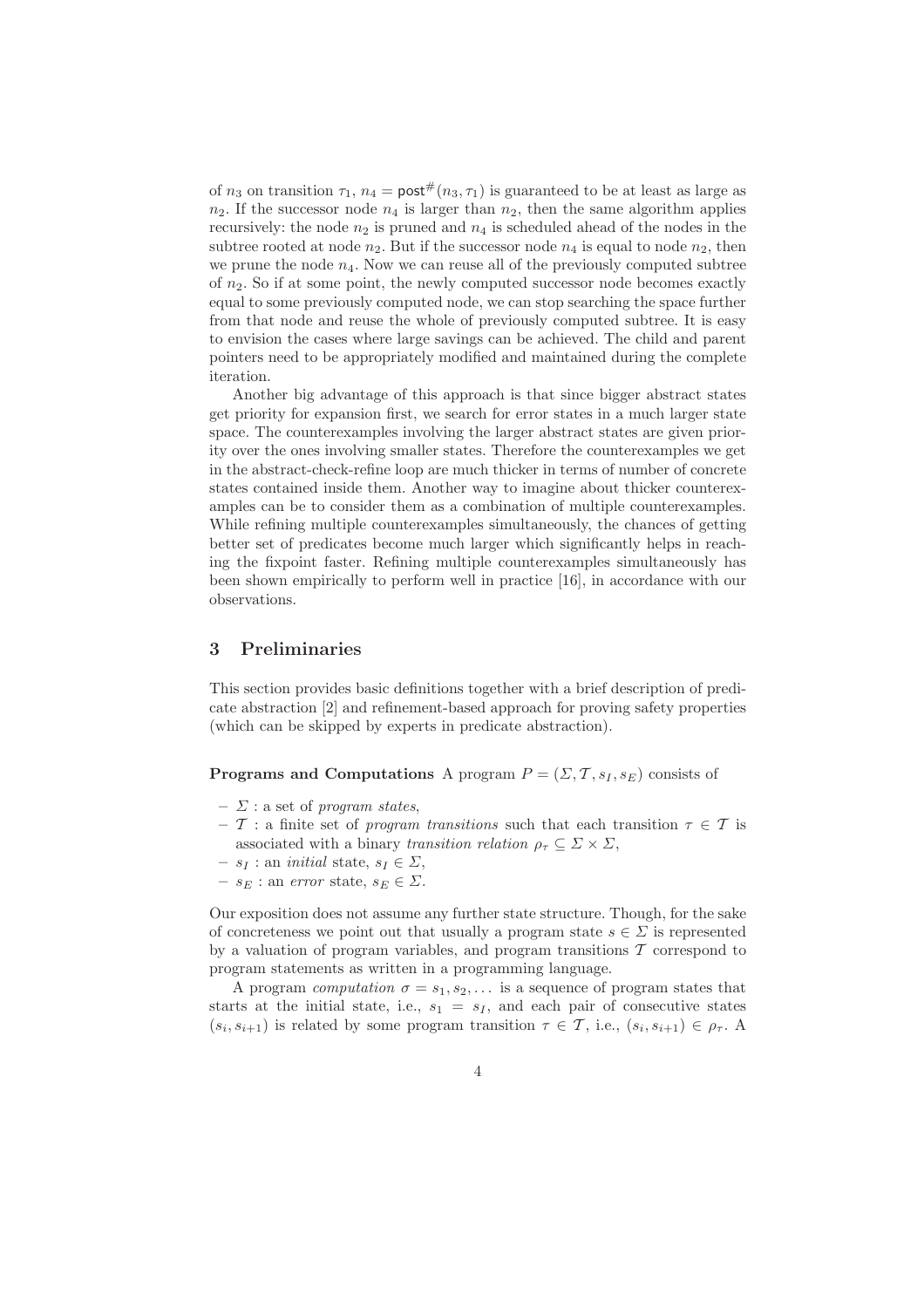program state s is reachable if it appears in some program computation. Let Reach be the set of all reachable states. The program  $P$  is safe if the error state  $s_E$  is not reachable in any computation, i.e., if  $s_E \notin$  Reach.

A program path  $\pi$  is a sequence of program transitions. We write  $\pi \cdot \tau$  to denote an extension of a path  $\pi$  by a transition  $\tau$ . A program path  $\pi = \tau_1, \ldots, \tau_n$ is feasible if it induces a computation, i.e., if there is a sequence of states  $s_1, \ldots, s_{n+1}$  such that  $(s_i, s_{i+1}) \in \rho_{\tau_i}$  for each  $1 \leq i \leq n$ .

Predicate Abstraction and Refinement We can verify program safety by computing the set of reachable program states and checking if it contains the error states. The set of reachable program states Reach can be constructed incrementally by iterating the "one-step" reachability operator post that maps a set of states  $S \subseteq \Sigma$  into a set of immediate successors. Formally, for each transition  $\tau \in \mathcal{T}$  we define

$$
\mathsf{post}(\tau, S) = \{ s' \in \Sigma \mid \exists s \in S : (s, s') \in \rho_\tau \},
$$

and then extend canonically to aggregate over all program transitions

$$
\mathsf{post}(S) = \bigcup_{\tau \in \mathcal{T}} \mathsf{post}(\tau, S) .
$$

Then, the set Reach of all reachable states consists of the states reachable from the initial state  $s_I$  by any finite number of **post-applications:** 

$$
\begin{array}{rcl} \mathsf{Reach} & = & \bigcup_{i \geq 0} \mathsf{post}^i(\{s_I\}) \\ & = & \mathsf{lfp}(\mathsf{post}, \{s_I\}) \ .\end{array}
$$

The set Reach of reachable states is generally not computable, since the number of iterations required to reach the fixpoint can be very large or infinite. For practical safety verification, we observe that any sufficiently precise *over*approximation of Reach can be used to check program safety: if the error state is not present in the approximation then it is not reachable. Thus, by adjusting the precision of over-approximation we can achieve desired practical effectiveness of the iterative reachability computation.

The framework of abstract interpretation formalizes the approximation-based approach by defining the effect of over-approximation using an abstraction function  $\alpha$  as a basic building block [8]. The abstraction function  $\alpha$  maps a set of program states to its over-approximation. Formally, we require  $S \subseteq \alpha(S)$  for any set of state S, and  $\alpha(S) \subseteq \alpha(T)$  for any set of states T such that  $S \subseteq T$ . We apply abstraction after each application of the "one-step" operator post

$$
\mathsf{post}^{\#}(S) = \alpha(\mathsf{post}(S)),
$$

and then obtain the desired over-approximation of the reachable states

$$
{\sf Reach}^{\#} \quad = \quad {\sf lfp}({\sf post}^{\#}, \alpha(\{s_I\})) \,\, .
$$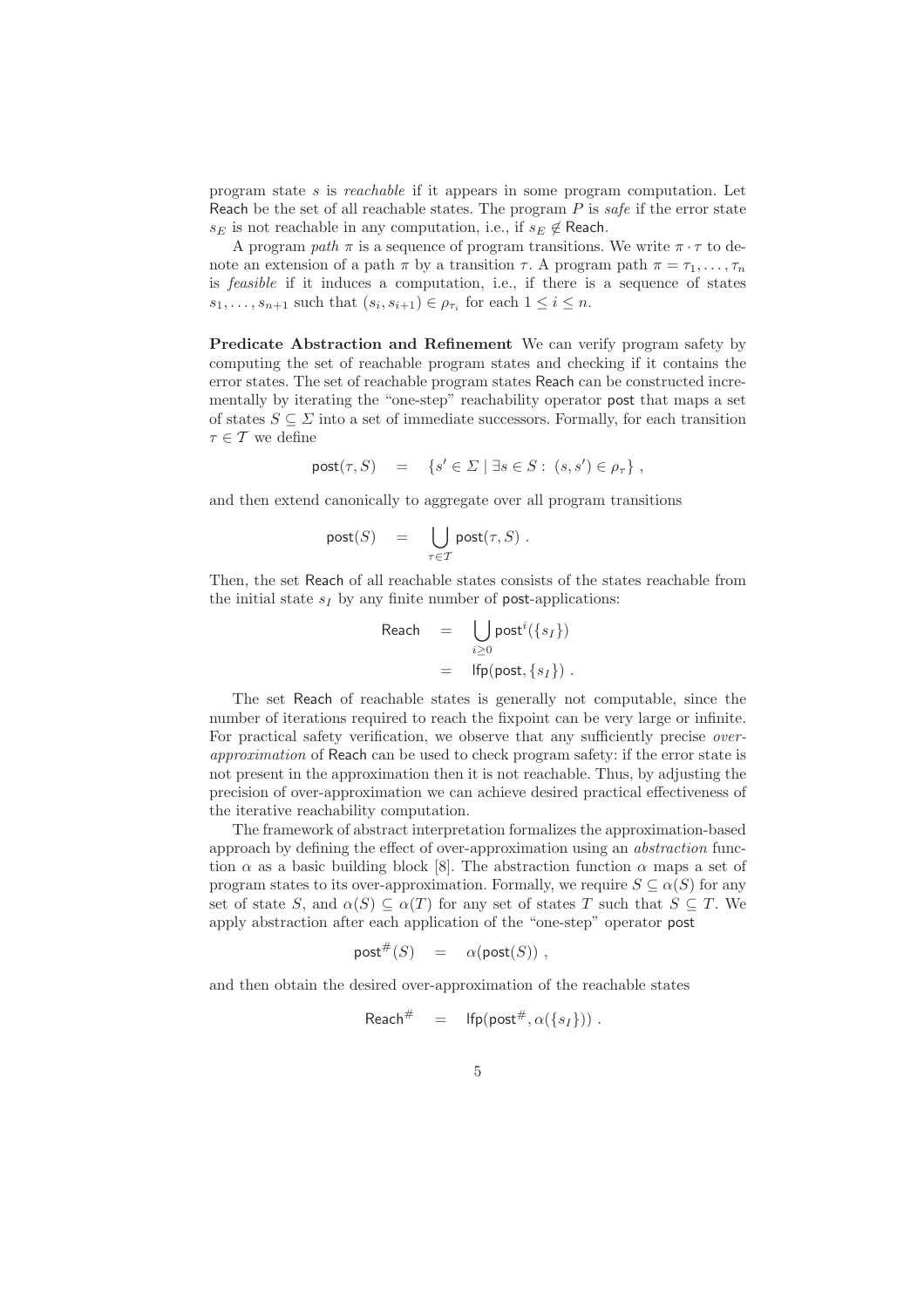The main challenge in applying the abstract interpretation framework amounts to choosing the abstraction function  $\alpha$  that is precise enough and can be efficiently computed in practice.

Predicate abstraction is a prominent approach to automate the construction of  $\alpha$  using automated theorem prover [12]. It requires a finite set of *predi*cates  $Preds = \{P_1, \ldots, P_n\}$ , where each predicate  $P_i$  represents a set of program states  $P_i \subseteq \Sigma$ . An over-approximation of the state is constructed from Preds. Automated refinement techniques are used to determine the set of predicates that define the abstraction function.

## 4 Algorithms

We present our algorithm to combine the subsumer-first search strategy to the CEGAR framework. In each iteration of the abstract-check-refine loop, the method abstractCheck is called with queue  $Q$  initially containing only the *start* state. If no *error* state is reached and a fixpoint is reached, i.e.  $Q$  becomes empty, the program is declared SAFE. Otherwise if an error state is encountered, the abstract counterexample is checked whether it is a valid concrete counterexample. If yes, the counterexample is returned as a concrete counterexample presenting the violation of the safety property. Otherwise the spurious counterexample is refined by adding new predicates which refute its concrete existence and again a new iteration of abstractCheck is initiated with the newer set of predicates.

#### 4.1 abstractCheck

The abstractCheck algorithm in Figure 2 keeps expanding the states until either the queue becomes empty or some error state is reached(line 1). It dequeues the first element n in the queue  $\mathcal{Q}$ (line 2). Then for all possible *enabled* transitions  $\tau$ , i.e. all transitions which are valid to make from n, the next state  $m$  is computed using  $post#(line 4)$ . SubsumedSubtree contains the list of nodes that are present in the subtree rooted at node  $p$  which is subsumed by  $m$ . In line 7, it is computed for all such  $p$  and then their union is taken. The child pointer from the parent of  $p, p_p$  is modified to now point to m(lines 8-9). Also, in line 10 the child pointers of  $p$  are accordingly moved to now point from  $m$ .

If the node  $m$  is subsumed by some other node  $p$  in the tree, then the node m is not scheduled in  $\mathcal{Q}$ . It should be noted that it can never be the case that m subsumes some node in the tree and at the same time is subsumed by some other node in the tree. We maintain the invariance that no node present in the tree is subsumed by any other node present in the tree.

If no node subsumes  $m$ , we schedule  $m$  in front of all the nodes that are present in both the SubsumedSubtree list and the queue  $\mathcal{Q}$ (line 24). If no nodes present in the SubsumedSubtree are present in  $Q$  or the SubsumedSubtree is empty, m is appended at the end of  $\mathcal{Q}$  (line 22).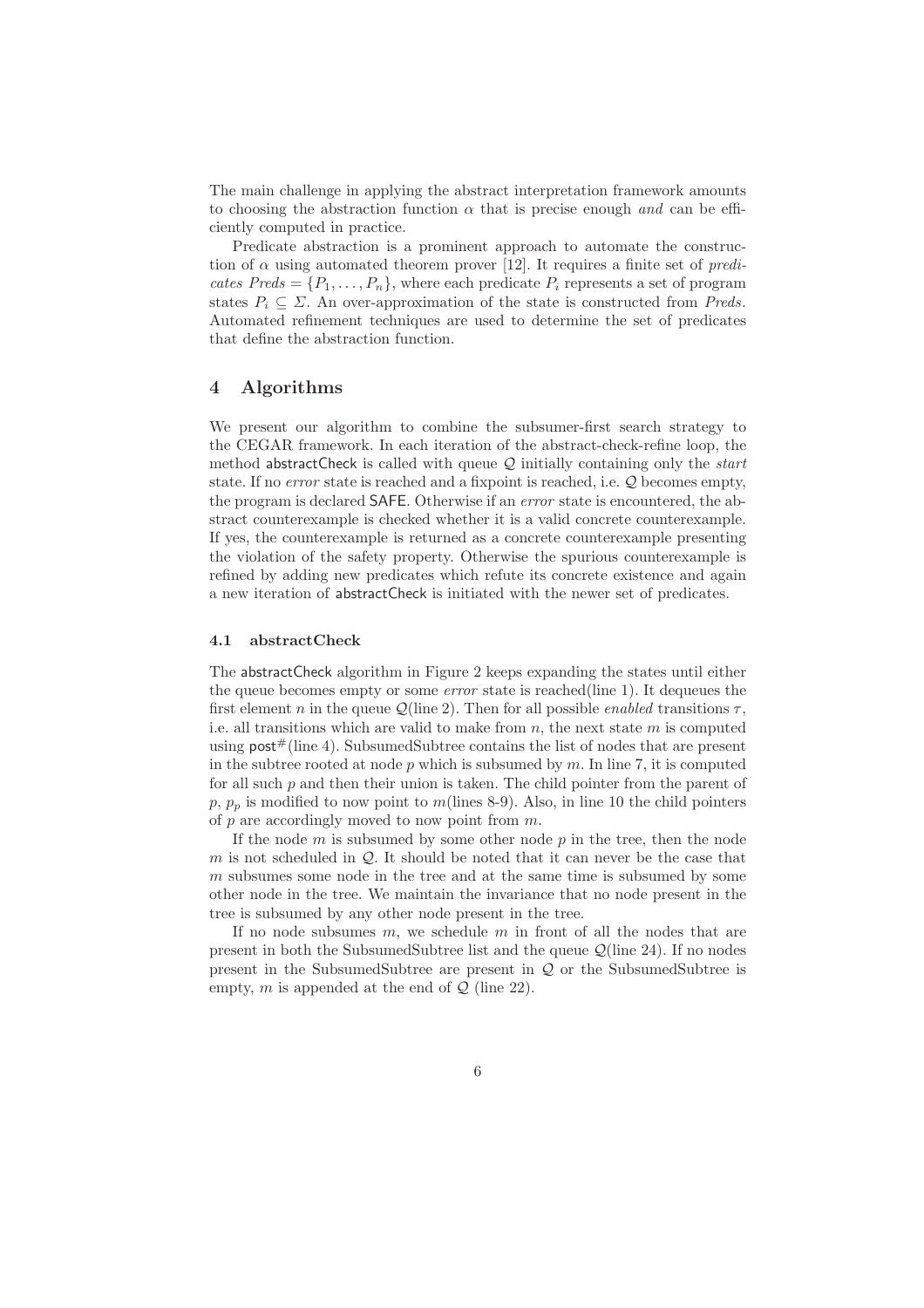```
abstractCheck(IterId)
1. while \mathcal{Q} \neq \emptyset do
2. n := \text{dequeue}(\mathcal{Q})3. forall enabled(n, \tau)4. m := post^{\#}(n, \tau)5. SubsumedSubtree := ∅
6. forall subsumed(p, m)7. SubsumedSubtree \cup := computeSubtree(p)
8. AbstractChild – := abstract_child(p_p, \tau_1, p)9. AbstractChild + := abstract_child(p_p, \tau_1, m)10. forall child(q, p)11. AbstractChild – := abstract_child(p, \tau_2, q)
12. AbstractChild + := abstract_child(m, \tau_2, q)13. if subsumed(m, p)14. AbstractChild + := abstract_child(n, \tau, p)15. else
16. AbstractChild + := abstract_child(n, \tau, m)17. if SubsumedSubtree == Ø
18. enqueue(\mathcal{Q}, m)19. else
20. SubsumerPosition := \text{computePosition}(\mathcal{Q}, \text{SubsumedSubtree})21. if SubsumerPosition == -122. enqueue(Q, m)23. else
24. insert(Q, \text{SubsumerPosition}, m)computePosition(Q, SubsumedSubtree)1. for i in range(len(Q))
2. n = \mathcal{Q}(i)3. if n \in SubsumedSubtree
4. return i
5. return −1
computeSubtree(SId)
1. SubTree := \{SId\}2. until SubTree converges
3. forall n \in SubTree
4. forall child(m, n)5. if m \notin \text{SubTree}6. SubTree ∪ := m7. return SubTree
```
Fig. 2. Subsumer-first Algorithm

#### 4.2 computePosition

The function computePosition returns the index of the first node in the queue Q that is also present in the SubsumedSubtree. It traverses over all the nodes in  $Q$  from the beginning (line 1) and returns the least index i,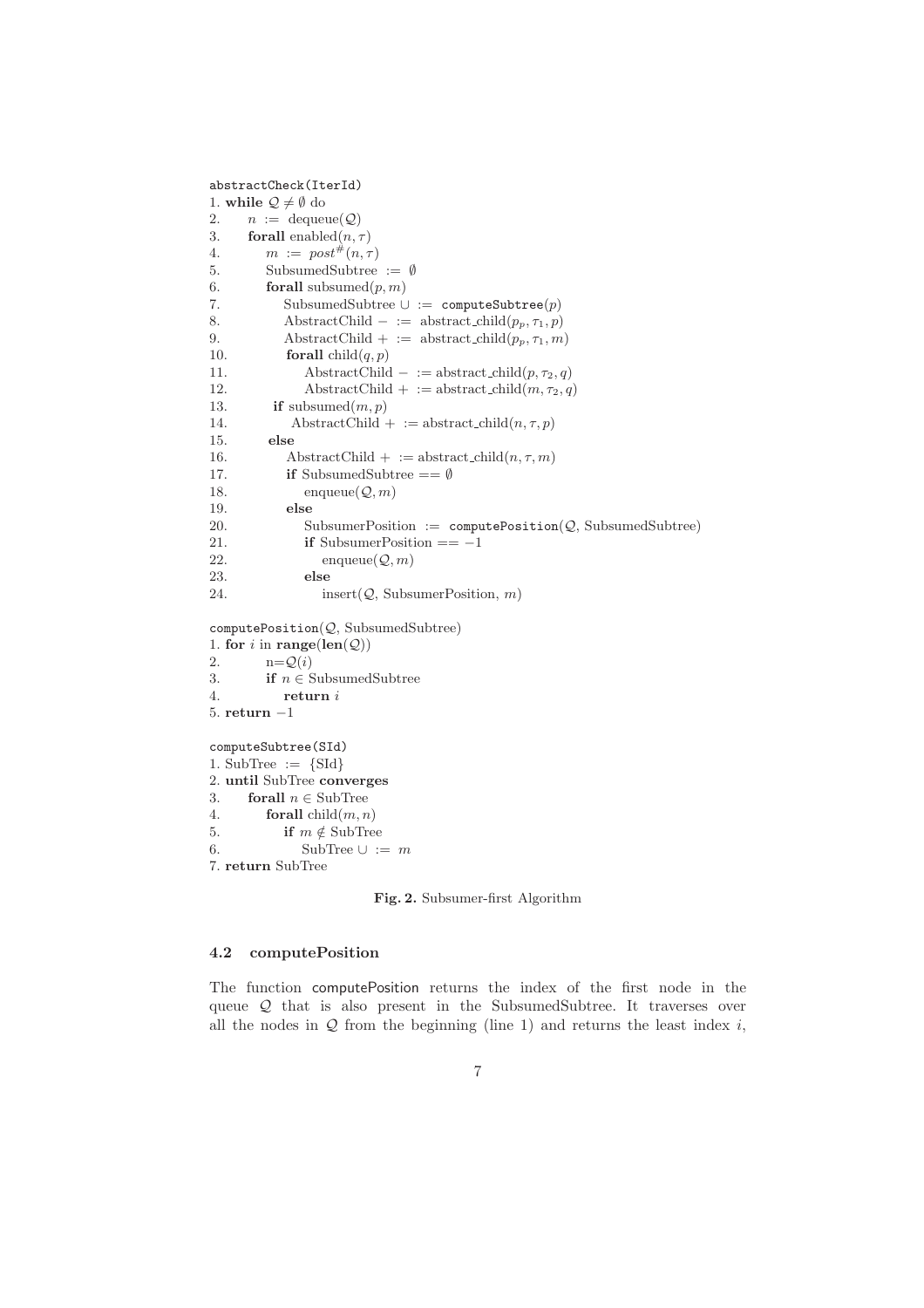such that  $Q(i) \in SubsumedSubtree$  (line 4). If no such i is present, it returns -1.

#### 4.3 computeSubtree

The function computeSubtree computes the nodes in the subtree rooted at the node SId using the *abstract\_child* relation :  $n \times \tau \rightarrow n$ . Since there might be loops following the *abstract\_child* pointers, computeSubtree keeps adding nodes to the subTree list until it converges (lines 2-6). The cycles (by following the child pointers) might be introduced while manipulating the child pointers when handling the subsumer and subsumed nodes.

## 5 Experiments

We present the results of subsumer-first search heuristic and compare it with the breadth-first search strategy (both implemented in the ARMC model checker) on a set of benchmarks, some of which come from train control systems. We evaluated the heuristic on some of the most difficult benchmarks from the transportation domain. To get more coverage, we added some smaller benchmarks as well to the evaluation set. The results for computing the fixpoint given a fixed abstraction sufficient for verifying the safety property are presented in Table 1 and the results for the complete abstraction-refinement loop are presented in Table 2. The first two rows in the tables present the performance of breadth-first search and subsumer-first search respectively. The third row presents the percentage decrease in the running time, entailment queries and the number of states. The experiments were run on a dual core 3.16 GHz Intel Pentium processor machine with 2 GB of RAM.

Table 1 presents the experiment results on the last iteration computation of ARMC given a sufficient set of predicates at the start of search to refute all spurious counterexamples and verify the safety property. This provides us a notion of reaching the fixpoint faster for a fixed abstraction. The last 3 columns of the table present the relative sizes of the benchmarks in terms of number of variables, transitions and locations in their control flow graphs. From the results, it is quite evident that subsumer-first strategy significantly outperforms the breadth-first search strategy consistently across all benchmarks. The subusmer-first strategy takes lesser time (mean decrease 31.8%, median 33.3%), produces lesser number of entailment queries (mean 35.8%, median 42.1%) and explores lesser number of states (mean 32.9%, median 35.5%). The subsumer-first strategy was on average 1.68 times faster, and the median speedup was 1.54.

The results in Table 2 presents the results for the complete abstractionrefinement loop starting with an empty initial abstraction. The results show that the subsumer-first strategy mostly outperforms the breadth-first startegy in terms of running time(mean 31%, median 46.9%), number of entailment queries of theorem prover (mean 30.5%, median 20.8%) and the total number of states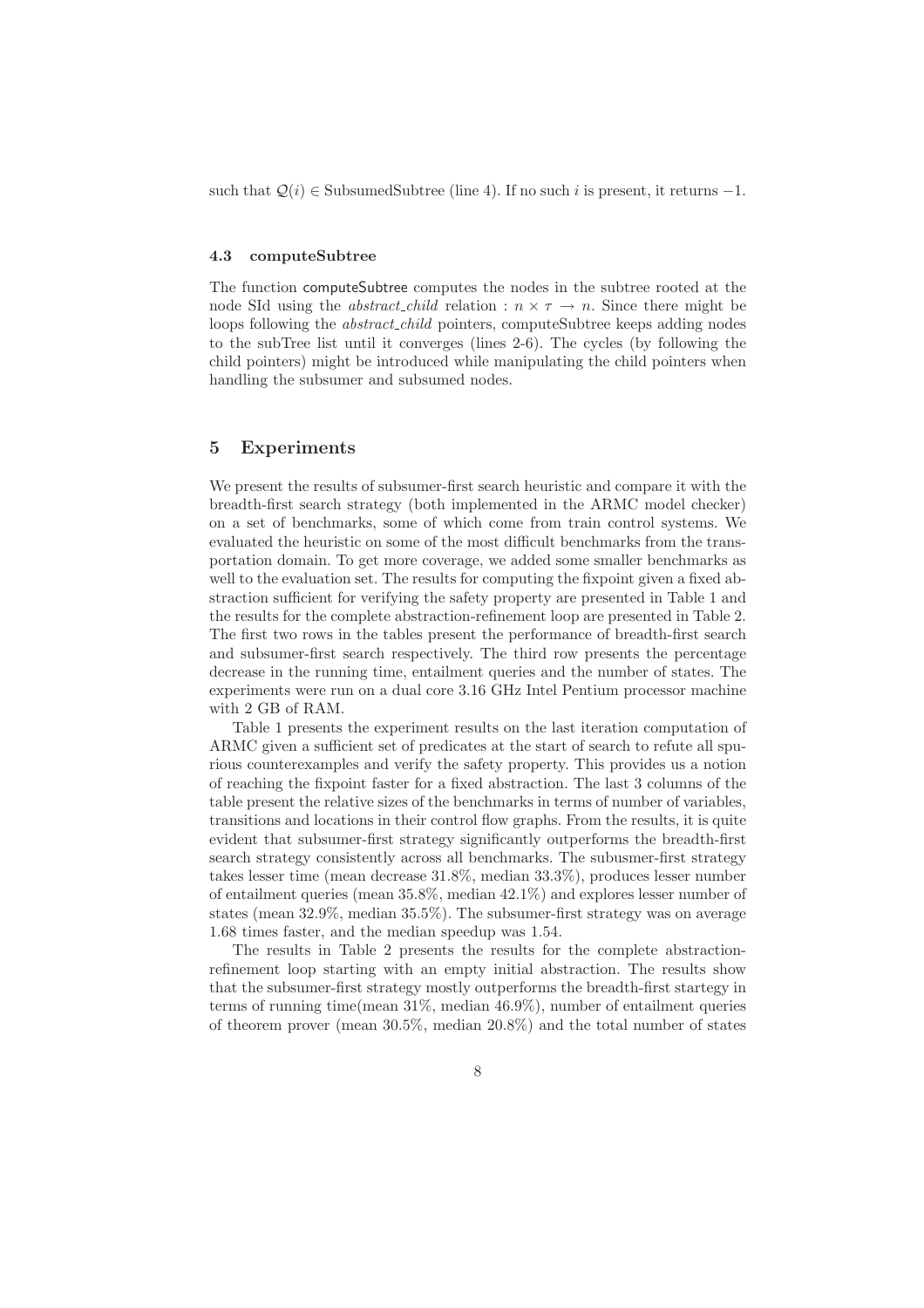explored (mean 15.5%, median 29.7%). The subsumer-first strategy was 2.9 times faster on average (with median of 1.88) than the breadth-first strategy on these benchmarks. Since, the subsumer-first approach refines thicker counterexamples, it usually finds more number of predicates but still on average reaches the fixpoint faster. In some cases, it might happen that while refining a shorter, thinner and local counterexample the breadth-first strategy might get lucky and the new predicates discovered may prune a large state space in the next iteration. But in general both from our experience from the experiments and as presented in [16], refining more number of counterexamples simultaneously provides a higher chance of discovering better predicates and faster fixpoint arrival.

Odometrys1ub and model-test19 seems to belong to those exception cases where the thicker counterexamples take some time to find the right set of predicates whereas the thinner counterexample finds a good set of predicates luckily. But even then the subsumer-first strategy remarkably generated lesser number of entailment queries on the odometrys1ub benchmark.

## 6 Discussion and Future Work

We present in this paper a useful heuristic which addresses the issues of efficient counterexample discovery and faster convergence of reachability computation simultaneously. The subsumer-first heuristic can also be thought of as a combination of breadth-first search for exploration with depth-first search in terms of subsumer nodes. It tries to get benefits of both approaches and produces short and thick counterexamples. Refining thicker counterexamples gives a better chance to get good predicates after refinement. These predicates can potentially rule out lot many spurious paths in later iterations. The optimality of the strategy can not be guaranteed as sometimes some lucky predicates can be discovered from other counterexamples which may prune the search space far more. However, in practice the subsumer-first strategy performs usually well.

This heuristic can easily be integrated with other heuristic state space exploration strategies to achieve even more savings, e.g in case of saturating the strongly connected components(SCC) first heuristic, the subsumer-first heuristic can be used inside a particular SCC during its saturation. We present in this paper one application of this heuristic in predicate abstraction based model checking. Its adaptation for integration with lazy abstraction and partial order reduction techniques would certainly be an interesting next step.

One interesting case occurs when a node  $m$  subsumes a node  $p$ , we change the child pointer of parent of  $p_p$  to m. But now if some node n subsumes  $p_p$ , it may be the case that there are some states in the subtree of  $m$  which are not reachable from n but still we schedule n before all of  $m$ 's subtree. Using more fine-grained information about the transition system might help in predicting even better positions for scheduling the new nodes in the queue Q.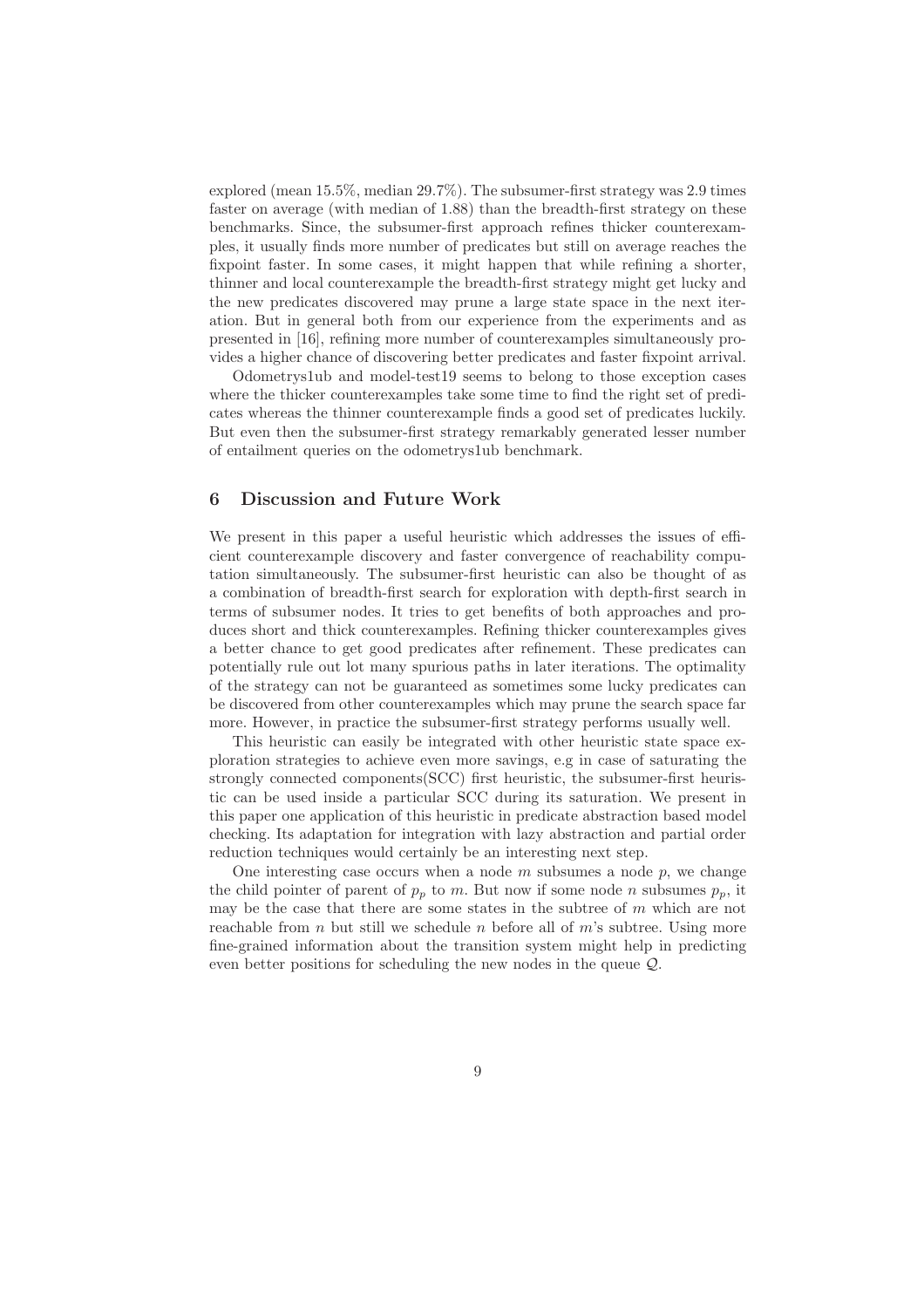| Benchmark                       | time                   | $\#$ queries $\#$ states $\#$ vars $\#$ trans $\#$ locs speedup |                 |                |       |                |         |
|---------------------------------|------------------------|-----------------------------------------------------------------|-----------------|----------------|-------|----------------|---------|
| odometrys4lb <sup>a</sup>       | 787m                   | 18.3M                                                           | 11486           | 15             | 3337  | 150            | 1.59    |
| $odometrys4lb - sub-first$      | 494m                   | 9.4M                                                            | 6207            |                |       |                |         |
|                                 | 37.2%                  | 48.6%                                                           | 45.9%           |                |       |                |         |
| odometryls2lb <sup>a</sup>      | 227m                   | 7.9m                                                            | 8184            | 16             | 6127  | 214            | 2.18    |
| $odometry$ ls $2lb - sub-first$ | 104m                   | 3.8m                                                            | 3886            |                |       |                |         |
|                                 | 54.2%                  | 51.9%                                                           | 52.5%           |                |       |                |         |
| odometrylslub <sup>a</sup>      | 243m                   | 13.3M                                                           | 12762           | 16             | 6127  | 214            | 3.19    |
| $odometry$ ls1ub -sub-first     | 76m                    | $4.5\rm{M}$                                                     | 4624            |                |       |                |         |
|                                 | 68.7%                  | 66.2%                                                           | 63.8%           |                |       |                |         |
| $odometry$ slub                 | 34m                    | $1.6M$                                                          | 2073            | 15             | 3337  | 150            | 1.79    |
| $odometrys1ub -sub-first$       | 19 <sub>m</sub>        | 0.7M                                                            | 1033            |                |       |                |         |
|                                 | 44.1%                  | 56.2%                                                           | 50.2%           |                |       |                |         |
| timing                          | 29m                    | 0.4M                                                            | 3425            | 47             | 99093 | 4954           | 1.0     |
| $t$ <i>iming</i> $-sub-first$   | 29m                    | 0.39M                                                           | 3378            |                |       |                |         |
|                                 | $0\%$                  | $2.5\%$                                                         | $1.4\%$         |                |       |                |         |
| gasburner                       | 17m                    | 3.5M                                                            | 3309            | 19             | 3124  | 152            | 1.89    |
| gasburner -sub-first            | 9m                     | 1.7M                                                            | 1791            |                |       |                |         |
|                                 | 47%                    | $51.4\%$                                                        | 45.9%           |                |       |                |         |
| odometryls1lb                   | 12m                    | 0.8M                                                            | 1439            | 16             | 6127  | 214            | $3.0\,$ |
| $odometryls1lb - sub-first$     | 4m                     | 0.3M                                                            | 632             |                |       |                |         |
|                                 | $66.7\%$               | $62.5\%$                                                        | $56\%$          |                |       |                |         |
| $rtall$ t $cs$                  | 4m                     | 2.5M                                                            | 1789            | 20             | 18757 | 122            | 2.0     |
| $r$ tallt $cs$ -sub-first       | 2m                     | 1M                                                              | 796             |                |       |                |         |
|                                 | $50\%$                 | $60\%$                                                          | 55.5%           |                |       |                |         |
| odometrys1lb                    | $2\mathrm{m}$          | 0.2M                                                            | 681             | 15             | 3337  | 150            | $2.0\,$ |
| $odometrys1lb - sub-first$      | $1\mathrm{m}$          | 0.1M                                                            | 425             |                |       |                |         |
|                                 | $50\%$                 | $50\%$                                                          | 37.6%           |                |       |                |         |
| triple2                         | 2m                     | 0.77M                                                           | 610             | $\overline{3}$ | 8     | $\overline{3}$ | $1.0\,$ |
| $triple2 -sub-first$            | $2\mathrm{m}$          | 0.70M                                                           | 520             |                |       |                |         |
|                                 | $0\%$                  | $9\%$                                                           | 14.8%           |                |       |                |         |
| odometry                        | 1 <sub>m</sub>         | 0.14M                                                           | 246             | 15             | 437   | 28             | $1.5\,$ |
| $ododmetry -sub-first$          | 40s                    | 0.09M                                                           | 193             |                |       |                |         |
|                                 | $33.3\%$               | 35.7%                                                           | 21.5%           |                |       |                |         |
| bakery <sub>3</sub>             | 11s                    | 0.25M                                                           | 1311            | $\overline{9}$ | 31    | $\overline{3}$ | 1.1     |
| $bakery3 - sub-first$           | 10s                    | 0.19M                                                           | 986             |                |       |                |         |
|                                 | $9\%$                  | 24\%                                                            | $24.8\%$        |                |       |                |         |
| $model-test01$                  |                        |                                                                 |                 |                | 110   | 36             | 1.1     |
| $model-test01 - sub-first$      | 32s                    | $0.18\rm M$<br>0.18M                                            | 1578            | 16             |       |                |         |
|                                 | $29s$<br>$9.4\%$       | $0\%$                                                           | 1565<br>$0.8\%$ |                |       |                |         |
| $model-test07$                  |                        |                                                                 |                 |                |       |                |         |
| $model-test07 - sub-first$      | 39s<br>37s             | $0.25\rm{M}$<br>$0.24\rm{M}$                                    | 1998<br>1902    | 16             | 124   | 40             | 1.05    |
|                                 |                        |                                                                 |                 |                |       |                |         |
|                                 | 5.1%                   | $4\%$                                                           | 4.8%            |                |       |                |         |
| $model-test13$                  | 2m                     | $0.9\rm{M}$                                                     | 5766            | 16             | 110   | 36             | 1.0     |
| $model-test13 - sub-first$      | 2m                     | $0.75\rm{M}$                                                    | 4791            |                |       |                |         |
|                                 | $0\%$                  | 16.7%                                                           | 16.9%           |                |       |                |         |
| $model-test19$                  | $3\mathrm{m}$          | $0.9\rm{M}$                                                     | $5256\,$        | 16             | 124   | 40             | $1.5\,$ |
| $model-test19 - sub-first$      | $\mathbf{2}\mathbf{m}$ | 0.6M                                                            | 3499            |                |       |                |         |
|                                 | $33.3\%$               | $33.3\%$                                                        | $33.4\%$        |                |       |                |         |

Table 1. Experiments with last iteration of ARMC with fixed set of predicates, fixpoint computation 10

<sup>&</sup>lt;sup>a</sup> These benchmarks are not present in Table 2 as they either TIMED-OUT ( $> 1500m$ ) or RESOURCE-ERROR due to memory requirements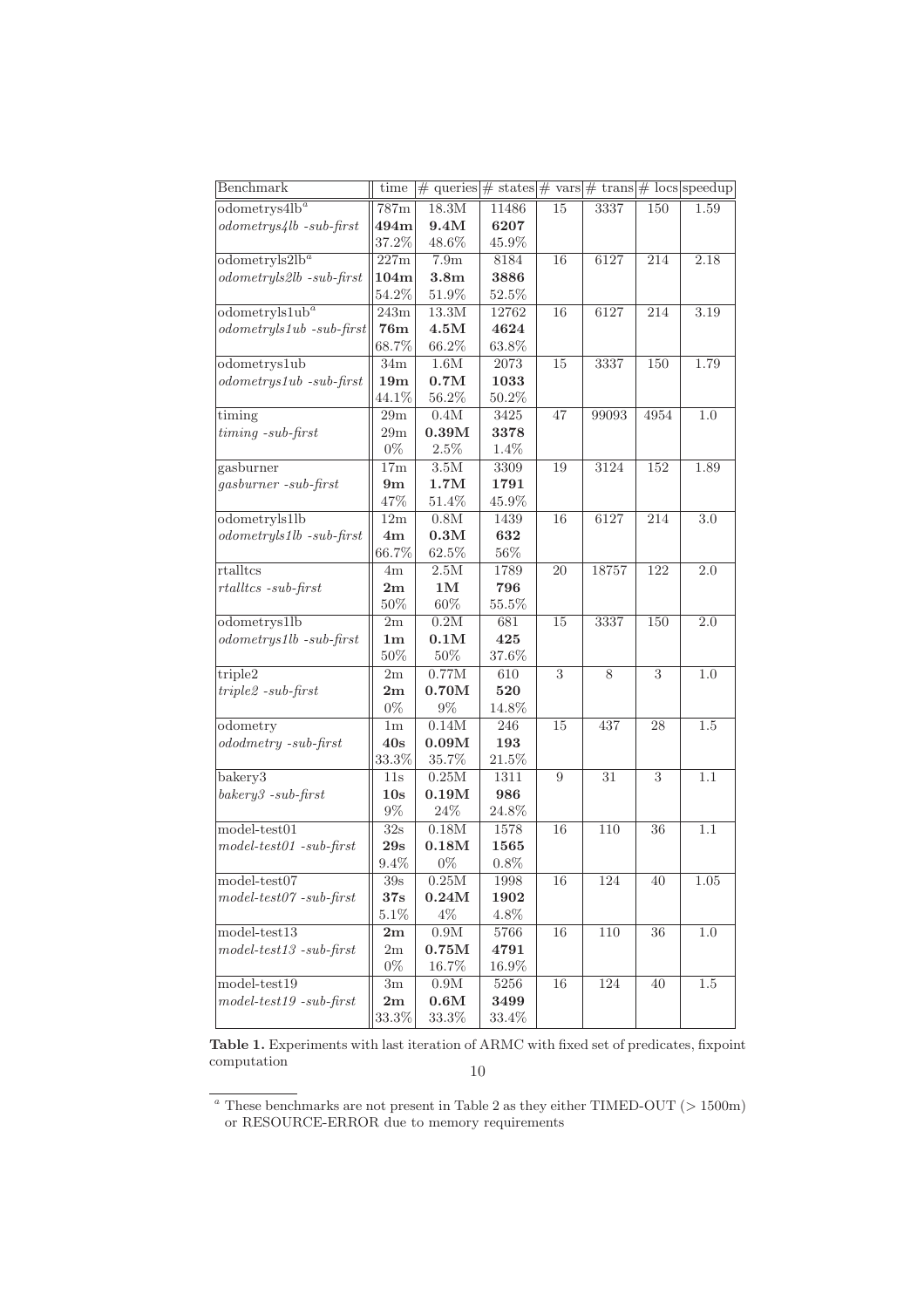| Benchmark                     | time            | $\#$ queries $\#$ iter $\#$ preds $\#$ states speedup |                 |                  |           |                  |
|-------------------------------|-----------------|-------------------------------------------------------|-----------------|------------------|-----------|------------------|
| odometry                      | 109m            | 9.3M                                                  | 65              | 218              | 680       | 13.6             |
| $odometry - sub-first$        | 8 <sub>m</sub>  | 1.6M                                                  | 37              | 153              | 295       |                  |
|                               | $92.7\%$        | 82.8%                                                 |                 |                  | 56.6%     |                  |
| odometryls1lb                 | 60 <sub>m</sub> | 7.1M                                                  | 32              | 97               | 1439      | 2.07             |
| $odometry$ ls1lb -sub-first   | 29m             | $3\mathrm{M}$                                         | 29              | 102              | 539       |                  |
|                               | $51.7\%$        | 57.7%                                                 |                 |                  | $62.5\%$  |                  |
| $\overline{\text{triple2}}$   | 13m             | 6.5M                                                  | 65              | 254              | 519       | 6.50             |
| $triple2 -sub-first$          | $2\mathrm{m}$   | 2.1M                                                  | 45              | 219              | 248       |                  |
|                               | 84.6%           | 67.7%                                                 |                 |                  | 52.2%     |                  |
| odometrys1lb                  | 9m              | $1.1M$                                                | 20              | 72               | 681       | 1.0              |
| $odometrys1lb - sub-first$    | 9m              | 1.0M                                                  | 22              | 83               | 345       |                  |
|                               | $0\%$           | $9\%$                                                 |                 |                  | $49.3\%$  |                  |
| odometrys1ub                  | 195m            | 14.4M                                                 | 37              | 157              | 2073      | 0.59             |
| $odoemtrys1ub -sub-first$     | 329m            | 11.4M                                                 | 33              | 257              | 2379      |                  |
|                               | $-68.7\%$       | $20.8\%$                                              |                 |                  | $-14.8\%$ |                  |
| gasburner                     | 175m            | $48.9\rm{M}$                                          | 64              | 198              | 3309      | 1.88             |
| gasburner -sub-first          | 93m             | 17.3M                                                 | 61              | 220              | 1604      |                  |
|                               | 46.9%           | $64.6\%$                                              |                 |                  | 51.5%     |                  |
| timing                        | 51m             | 1M                                                    | $\overline{14}$ | $\overline{14}$  | 3425      | 1.04             |
| $t$ <i>iming</i> $-sub-first$ | 49m             | 1M                                                    | 14              | 14               | 3378      |                  |
|                               | 3.9%            | $0\%$                                                 |                 |                  | 1.4%      |                  |
| rtalltcs                      | 38m             | 27M                                                   | 30              | 56               | 1789      | 1.03             |
| $r$ tallt $cs$ -sub-first     | 37 <sub>m</sub> | 25.3M                                                 | 40              | 74               | 1258      |                  |
|                               | $2.6\%$         | $6.3\%$                                               |                 |                  | 29.7%     |                  |
| bakery <sub>3</sub>           | 2m              | 2.6M                                                  | 34              | 67               | 1419      | 3.75             |
| $bakery3 - sub-first$         | 32s             | 0.9M                                                  | 36              | 58               | 885       |                  |
|                               | 73.3%           | 65.4%                                                 |                 |                  | 37.6%     |                  |
| $model-test01$                | 4m              | 1.7M                                                  | $\overline{58}$ | $\overline{115}$ | 1207      | $\overline{2.0}$ |
| $model-test01 - sub-first$    | 2m              | 1.5M                                                  | 54              | 100              | 1565      |                  |
|                               | 50%             | 11.8%                                                 |                 |                  | $-29.7%$  |                  |
| $model-test07$                | 5m              | 2.4M                                                  | $\overline{58}$ | 115              | 1372      | 1.67             |
| $model-test07 - sub-first$    | 3m              | 2.2M                                                  | 56              | 104              | 1902      |                  |
|                               | 40%             | $8.3\%$                                               |                 |                  | $-38.6\%$ |                  |
| $model-test13$                | 17 <sub>m</sub> | 6.6M                                                  | 63              | 140              | 4708      | 1.89             |
| $model-test13 - sub-first$    | 9 <sub>m</sub>  | 5.2M                                                  | 61              | 136              | 4791      |                  |
|                               | 47%             | 21.2%                                                 |                 |                  | $-1.8\%$  |                  |
| $model-test19$                | 19m             | 7.7M                                                  | 62              | 137              | 5256      | 0.83             |
| $model-test19 - sub-first$    | $23\mathrm{m}$  | 9.2M                                                  | 59              | 135              | 8135      |                  |
|                               | $-21\%$         | $-19.5%$                                              |                 |                  | $-54.8\%$ |                  |

Table 2. Experiments with full ARMC abstraction-refinement iterations